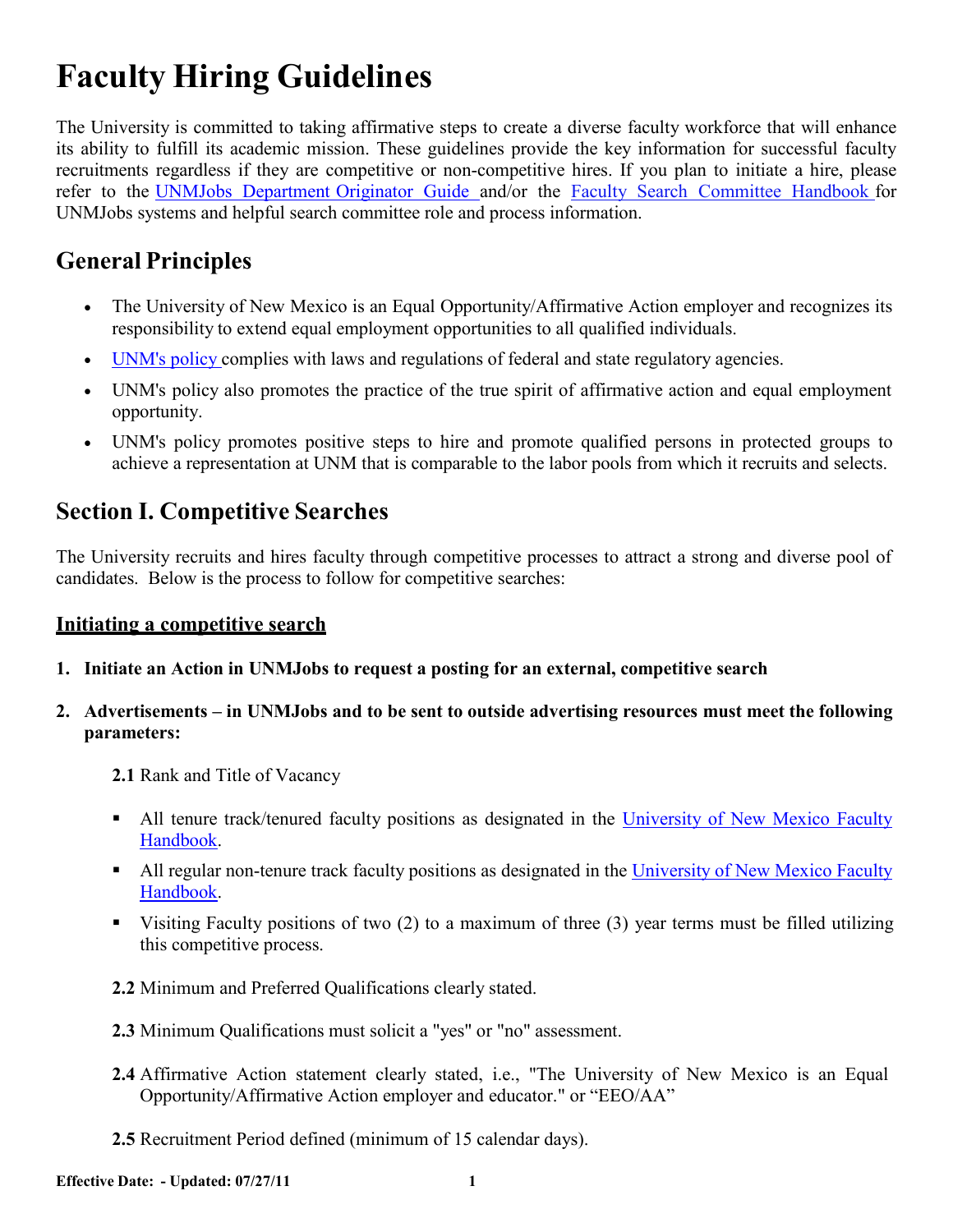#### **2.6** Application deadline clearly stated.

- Date Specified (hard deadline); or
- Best Consideration Date, Open Until Filled.

### **2.7** Options for Advertisement:

- [Abbreviated](http://www.unm.edu/%7Eoeounm/_hiring/hiring_ad_samples.htm#abbreviated_ad) Ad Position Title only with mechanism to access complete information.
- **Moderately [Abbreviated](http://www.unm.edu/%7Eoeounm/_hiring/hiring_ad_samples.htm#moderate_ad) Ad** Position Title/Minimum Requirements/mechanism to access complete information.
- [Complete](http://www.unm.edu/%7Eoeounm/_hiring/hiring_ad_samples.htm#complete_ad) Ad Minimums and preferred qualifications must appear in the ad.
- **2.8** Include language to direct applicants to apply via UNMJobs: "For complete details of this position and to apply, please visit this website: [https://unmjobs.unm.edu/](https://unmjobs.unm.edu/applicants/jsp/shared/frameset/Frameset.jsp?time=1311795224463) and reference Posting Number: \*\*\*\*\*\*"

## **3. Search Committee**

- **3.1** Search Committee must be diverse (one minority and one female, cannot be the same individual).
- **3.2** Search Committee must be made up of at least three **(3)** individuals. Search Committee should also reflect an adequate representation of interests, such as, Department faculty, staff, or students and community members.
- **3.3** [Charge](http://www.unm.edu/%7Eoeounm/_hiring/letters/search_committee_charge.htm) from hiring official to Search Committee identifying expectations of the hiring official for the committee and expected timelines. This includes specific tasks and the confidentiality of all application materials as stated below:
	- Development of the position analysis and recruitment plan;
	- Recruitment of a diverse and highly qualified pool of applicants;
	- Screening of application materials to identify bona fide applicants and to evaluate applicants according to the selection criteria;
	- Development of screening process to be utilized;
	- Selection of 6-7 semifinalists and recommendation of interviewees:
	- Participation in the interviews of candidates for this position according to departmental policy and previous practice;
	- Search committee members and those faculty members involved in determining the candidates to be brought for interview, but who are not part of the search committee, must maintain the confidentiality of all applicant information as stated in the Board of [Regents'](http://www.unm.edu/%7Ebrpm/r67.htm) Policy [#6.7: Confidentiality](http://www.unm.edu/%7Ebrpm/r67.htm) of Employment Applications.

**3.4** Search coordinator serves as a non-voting member of the search committee who:

 Provides administrative support to a search committee and does **NOT** screen applicants for minimum or desired qualifications.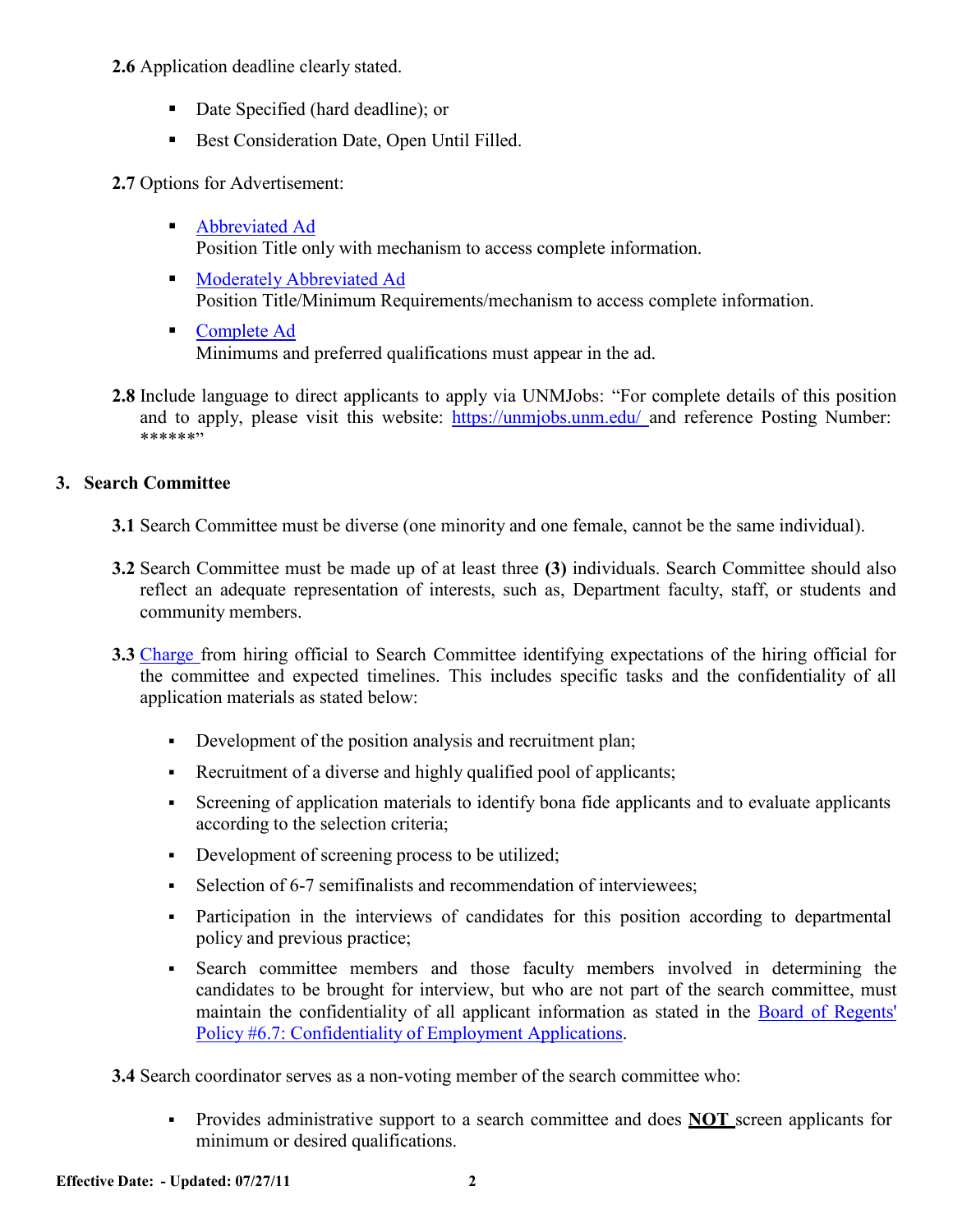**3.5** Department Originator: may or may not also be the Search Coordinator as well:

 Is the individual responsible for initiating and completing transactions and procedures required in UNMJobs to process the search and ultimate hire. Completes transactions based upon information provided by the search committee.

#### **4. Recruitment Methods**

- **4.1** Recruitment period must be at least 15 calendar days.
- **4.2** One national recruitment/publication resource and/or website must be identified.
- **4.3** Targeted [recruitment](http://hr.unm.edu/employment/recruitment-services.php) must be conducted for each of the protected groups (Women, Asian, African American, American Indian, Hispanic) for all vacancies.
- **4.4** Department must mail a copy of the advertisement to NM Workforce Solutions.
- **4.5** Department must maintain documentation of all recruitment resources in the search file.

# **5. Documents to Attach to Action (Attach at Documents Tab)**

- Copy of all advertisements to be used
- Position analysis memo describing how the search will be conducted
- Copies of screening tools to be used to assess applicants
- List of the recruitment resources to be used (national, targeted, NM Workforce Solutions)
- Relevant funding information and approval

# **Screening and Managing the Applicant Pool/Completing the Hire**

## **1. Applicants meeting the FBC date or hard application date must be screened using the advertised Minimums and Preferred qualifications.**

- **1.1** Candidates screened for minimum qualifications advertised, "yes" or "no" assessment. Those who meet all minimum requirements are "bona fide". At least two **(2)** members of the Search Committee must screen for minimums. (Screening tool should be attached at the posting)
- **1.2** Candidates screened for preferred qualifications based upon advertisement (screening tool should be attached at the posting)
- **1.3** Interviewees Identified at the posting:
	- At the posting, the status of all applicants should be changed as they move (or don't move) through the screening process.
	- All those not hired must be given a relevant non-hire reason code.
	- Interview Itinerary must be consistent for all interviewees and attached at the posting.
- **1.4** Gender/Ethnicity information must be present for all interviewees and the successful hire(s). If interviewees and hire do not self-identify, DRA must be completed by hiring unit **before** initiating the hiring proposal.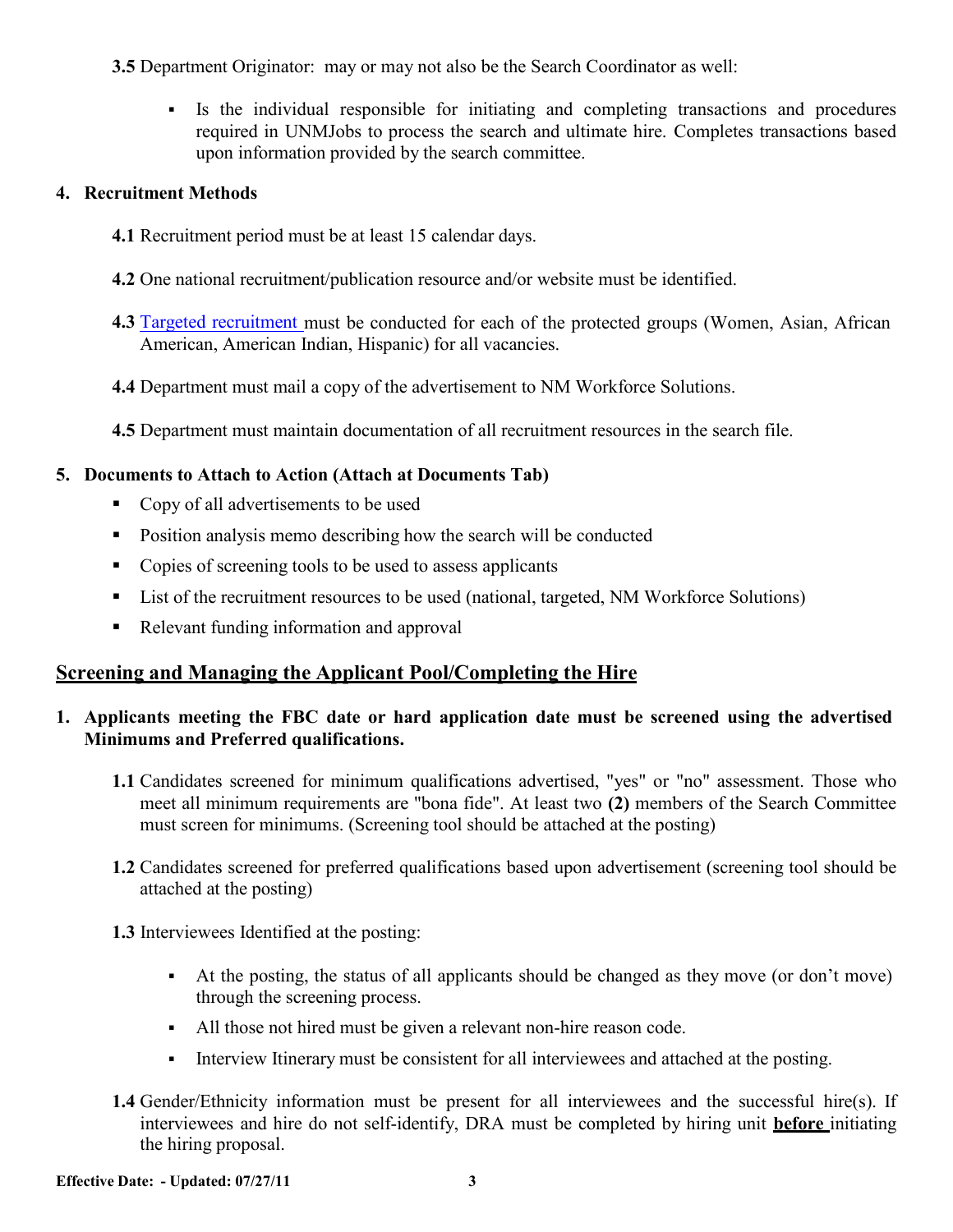#### **1.5** Successful candidate identified and Hiring Proposal completed in UNMJobs

- Department must maintain documentation that supports and compares the successful candidate to the other interviewees.
- Justification memo reflecting this information must be attached to Hiring Proposal.

**1.6** Record Keeping

- Department must maintain individual evaluations conducted by each search committee member and any other documentation of mechanisms utilized to identify interviewees.
- Department must maintain documentation utilized in screening interviewees: Interview questions, presentation evaluations, forum evaluations, and/or other venues.
- **1.7** Hiring unit must maintain its complete search files for a period of 5 years from the date of hire.

# **2. Deviations from Search Process**

- **2.1** When the Search Committee determines it is necessary to deviate from the prescribed process, the Hiring Unit must submit a memorandum of explanation. The Hiring Unit must receive approval for the following requests:
	- Change in composition of the search committee after the screening has begun.
	- Make two or more selections from the same applicant pool.
	- Extend recruitment period (re-advertisement of vacancy).
	- Other (case by case assessment)

# <span id="page-3-0"></span>**Section II. Limited Internal Competitive Searches**

A hiring official may conduct a limited internal competitive search process for an academic administrative appointment such as director, assistant and associate dean, department chairs, and assistant and associate department chairs.

The hiring department must initiate an action requesting to conduct an internal competitive search as defined above, with the exception of:

- Recruitment period of five **(5)** working days.
- Recruitment resources (Listserv, etc.)

# **Section III. Alternative Faculty Appointment Procedures**

**Effective Date: - Updated: 07/27/11 4** The University recruits and hires faculty through competitive processes. However, from time to time there may be circumstances when an alternative appointment procedure is necessary to fill a faculty position. These circumstances are described below. Whenever an alternative appointment procedure is used to fill a faculty position, the department must submit an action requesting a non-competitive hire and demonstrate that the proposed hire meets the requirements of the exception as described below. Requests to appoint faculty under this policy are submitted to either the Provost/Executive Vice President for Academic Affairs or the Chancellor/Executive Vice President for Health Sciences Center (HSC) as appropriate. These offices will forward the requests to OEO for approval. The Provost/Executive Vice President for Academic Affairs or the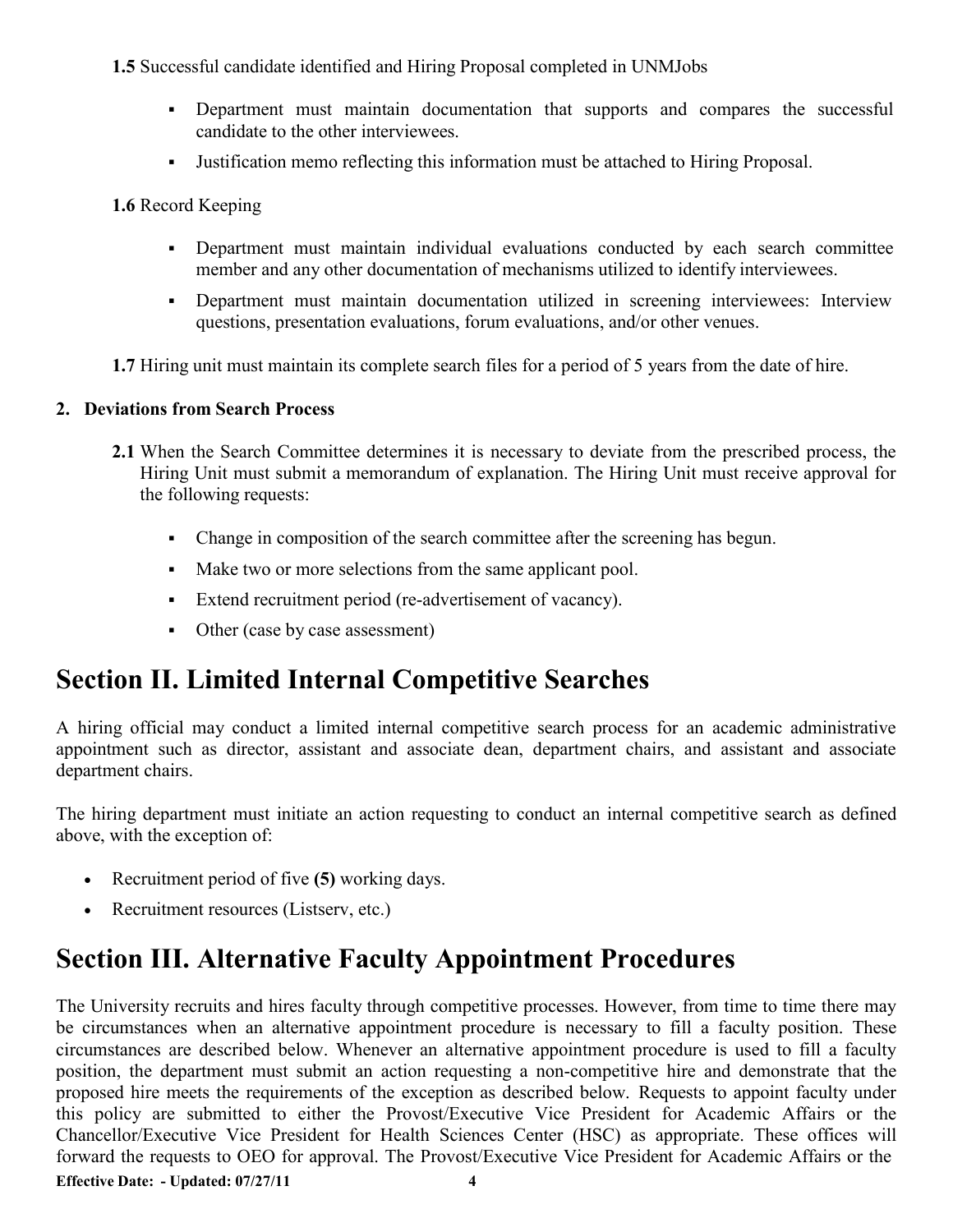Chancellor/Executive Vice President for Health Sciences Center and OEO monitor faculty appointments under this procedure and may require a competitive search in some cases.

#### **1. Voluntary Lateral Transfer**

A faculty member is requesting a lateral transfer. A transfer is defined as a lateral move from one (1) academic unit to another, or one (1) geographical location to another, in the same faculty position. In most instances the lateral transfer creates a vacancy that will be filled through a competitive recruitment process.

#### **2. Named in a Contract or Grant Award**

Individuals named as Principle Investigator or Co-Principles in a contract or grant may be hired under these alternative appointment procedures. Additionally, individuals who possess unique or highly specialized qualifications required by the granting agency may be hired under this category.

#### **3. Professional Service Appointment-Not to Exceed Six (6) Months**

Where there is a critical, immediate, and temporary need for an individual to perform professional services, these alternative appointment procedures may be used. The professional service appointment will last no longer than six (6) months and there will be no extensions allowed in these cases. If a department thinks the assignment will take longer than six (6) months, the department must start a competitive search at the time the professional service appointment is made. The six (6) month professional service appointment will allow the department to have someone on board immediately while the competitive process is taking place.

#### **4. Sole Source**

An individual who has unique qualifications needed for the position. Usually the position will not exist unless a specific person can be hired. This situation is very rare. Where there is a question whether the person has truly unique qualifications, a competitive search should be undertaken.

#### **5. Under-Representation and/or Established Placement Goals**

An individual who is a member of a group which is historically underrepresented (as verified by OEO), in the faculty job group for which the person is being considered and another more qualified member of an under-represented group is unlikely to apply.

#### **6. Acting and Interim Appointments**

An individual is considered to be in an acting position while temporarily filling a position where the regular incumbent is expected to return. An individual is considered to be in an interim position while filling a position for which a search is to be conducted. The additional assignment must be a significant portion of the position and must be performed for an extended period of time (up to six months). A hiring official may conduct a limited internal competitive search in accordance with the Section II. [Limited](#page-3-0) Internal [Competitive](#page-3-0) Search Process as noted in the Faculty Hiring Guidelines. The Provost/Executive Vice President for Academic Affairs or the Chancellor/Executive Vice President of the Health Sciences Center (HSC) and OEO must approve extensions beyond or appointments for longer than six (6) months.

#### **7. Spouse or Domestic Partner Hiring**

Given the importance of diversity to the University and the recognition of dual career families in today's workplace, spouses or domestic partners, as defined in ["Domestic](http://www.unm.edu/%7Eubppm/ubppmanual/3790.htm) Partners," Policy 3790, UBP, may be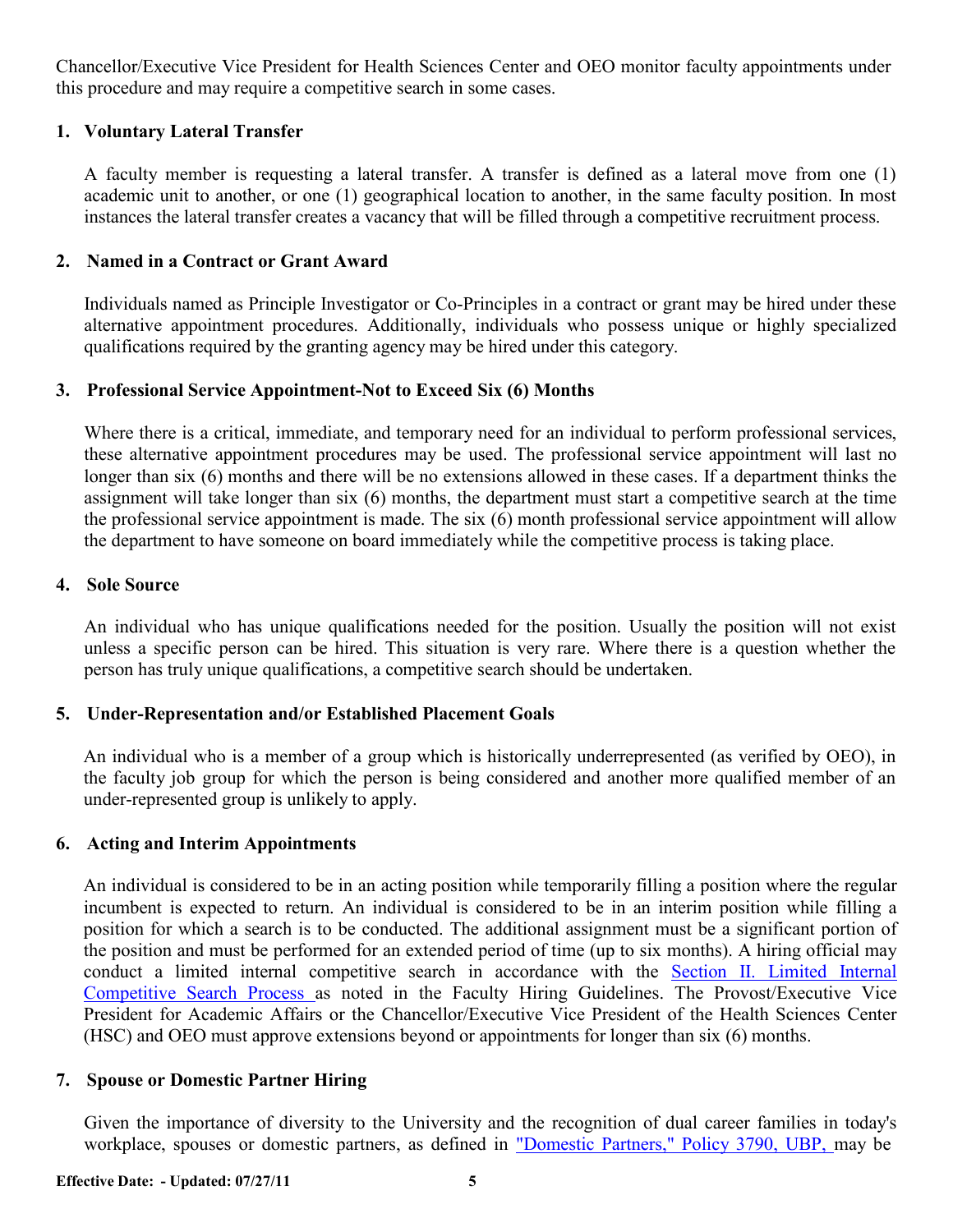hired under these alternative appointment procedures to enhance and support the recruitment, hiring, and retention of qualified faculty. Hiring of the spouse or domestic partner depends upon the qualifications of the spouse or domestic partner, the availability of a suitable and acceptable position in each case, and is subject to the approval of the department into which the spouse or domestic partner will be hired. Placement must comply with "Employment of Relatives" as defined in the Faculty [Handbook.](http://handbook.unm.edu/)

#### **8. Change in Employee Status**

A UNM retiree or former faculty member will perform duties similar to the position he or she previously occupied, but may be not be hired into a higher-ranking position than previously assigned without going through a competitive hiring process. Retirees or former faculty members can be rehired into critical or difficult to fill temporary or regular positions where it would be beneficial to the University to have requisite skills, training, and/or familiarity of unit operations or functions. UNM Retirees, who are hired under this provision for more than .25 FTE, must be certified as eligible to work under the State's Return to Work Program. These retirees must have completed the twelve (12) month lay-out period as described in 1978 NMSA 22-11-25. 1 and 2 NMAC 82.5.15 (A) to be eligible to "Return to Work" eligible faculty members can be rehired non-competitively through this provision, or considered through a competitive search process. In cases of re-employment of both retirees and former employees, candidates must meet minimum qualifications for the position and salary rates must be approved in advance by the Provost/Executive Vice President for Academic Affairs Office or the Chancellor/Executive Vice President for Health Sciences Center (HSC).

#### **9. Specialized Provider**

The appointment of an individual to provide services, which are considered highly specialized and/or subspecialty that have been demonstrated difficult to recruit and there exists a unique need for these services or because the individual possesses the specific attributes required for the position.

#### **10. Competitively Chosen by Outside Entity**

An individual who has been competitively chosen by an outside entity according to pre-determined criteria may be hired under these alternative appointment procedures. The UNM hiring officer must provide OEO with a statement from the outside entity certifying that the individual was selected through an open, competitive process. The hire is subject to review and approval by the Provost/Executive Vice President for Academic Affairs Office or the Chancellor/Executive Vice President for Health Sciences Center (HSC) and OEO.

#### **11. Special Professional Distinction**

A most prestigious academic position in the University only offered when there is substantial evidence of outstanding achievements and significant contributions to the candidate's field. Candidate must meet all criteria for appointment or promotion to a professorship, with evidence of maturity and leadership in their field, endorsement of professional peers of national/international stature, and must bring unique scholarship and expertise to the University.

#### **12. Academic Administrative Appointments**

A hiring officer may appoint a faculty member to an internal administrative position such as director, assistant and associate dean, department chair, and assistant and associate department chair. A hiring officer may also elect to fill these positions through a limited internal competitive process and or through a national competitive process in accordance with the Faculty Hiring Guidelines.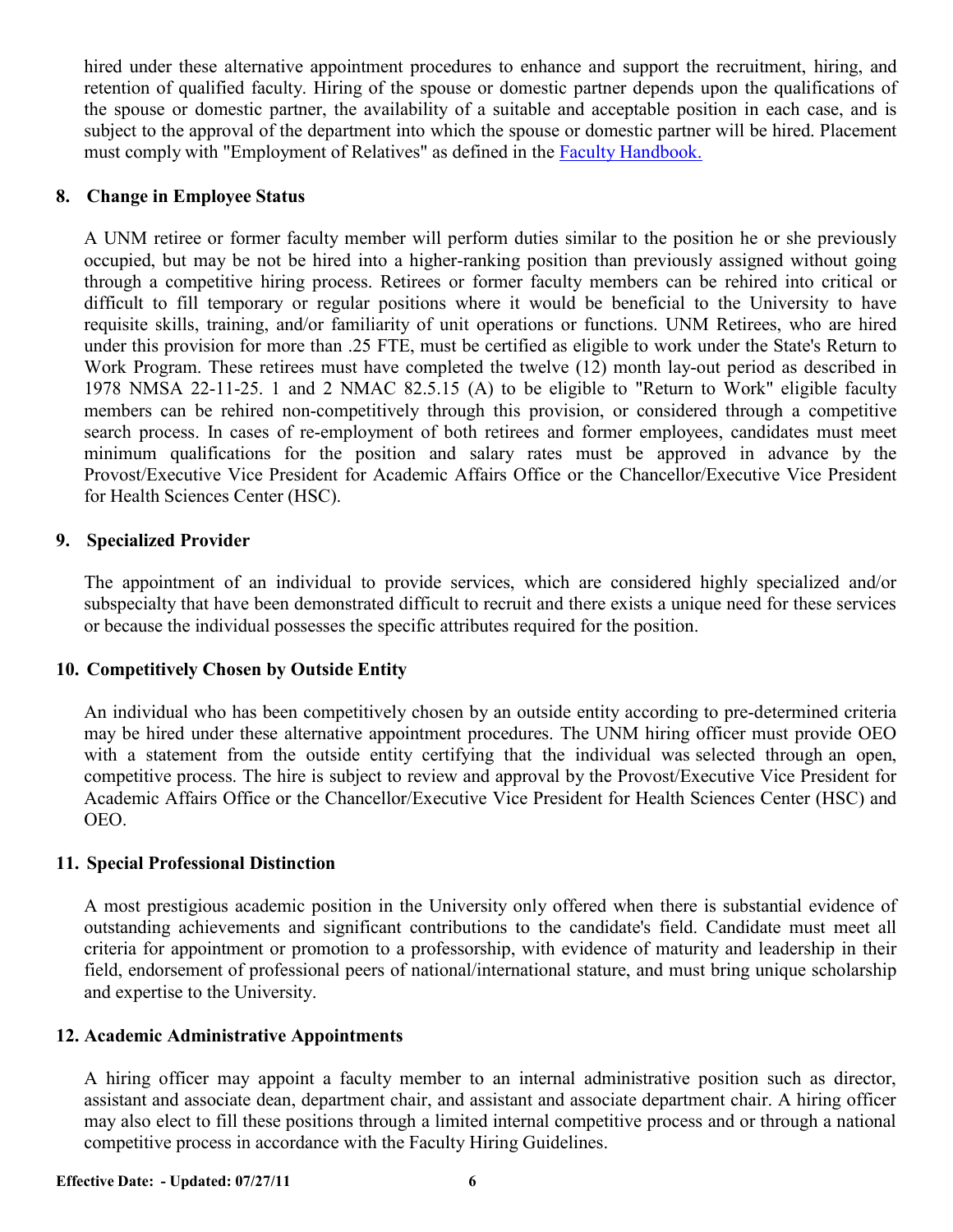#### **13. Visiting Faculty**

A hiring officer may appoint a visiting faculty member under these alternative appointment procedures in the event that an emergency exists that prohibits use of the competitive search process. A position may be filled on an emergency basis for a period of two (2) academic semesters per one (1) year. The position must be advertised during the one-year period. The three (3) year maximum appointment otherwise allowed for visiting faculty positions that are filled competitively is not applicable for this process. Please refer to Section [1. Competitive Searches](#page-0-0) in the Faculty Hiring Guidelines for these positions.

#### **14. Minority Doctoral Assistance Loan for Service Program**

A hiring officer may appoint a faculty member who has completed the requirements within the Minority Doctoral Assistance Loan for Service Program. This program is sponsored by the New Mexico Department of Higher Education and serves to increase the number of minorities and women available to teach engineering, physical or life sciences, mathematics and other academic disciplines in which minorities and women are demonstrably under-represented in New Mexico colleges and universities.

#### **15. Temporary Part Time Faculty Emergency Hire**

If a vacancy unexpectedly occurs, or if a new course is unexpectedly added, within thirty (30) days prior to the start of the semester, you may non-competitively hire a Temporary Part-time Faculty member under the non-competitive reason code of "20, Temporary Part Time Faculty Emergency Hire."

#### **16. Temporary Part Time Faculty Rehire**

A rehire is someone who has taught as a Summer Session or Temporary Part-time Faculty member in your organization before at any time. These individuals can be hired non-competitively.

# **Section IV. Temporary Part-Time Faculty**

**Temporary Faculty** includes individuals whose primary professional responsibility is outside the University or for professional staff of the University who may teach on an occasional, limited, course-by-course basis. The University recruits and hires from local pools for Temporary Faculty positions given the terms and conditions of these positions. These positions may be filled competitively or non-competitively. If these positions are filled competitively, they are not subject to the full search requirements of regular faculty as described above.

#### **Initiate Competitive Hiring Process:**

#### **1. Initiate an Action in UNMJobs to request a posting for an external, competitive search**

#### **2. Advertisement**

- **2.1** Identify the areas of study for which instructors are needed.
- **2.2** Minimum Qualifications must solicit a "yes" or "no" assessment.
- **2.3** Affirmative Action statement clearly stated, i.e., "The University of New Mexico is an Equal Opportunity/Affirmative Action employer and educator" or "EEO/AA"
- **2.4** Recruitment Period defined.

**Effective Date: - Updated: 07/27/11 7**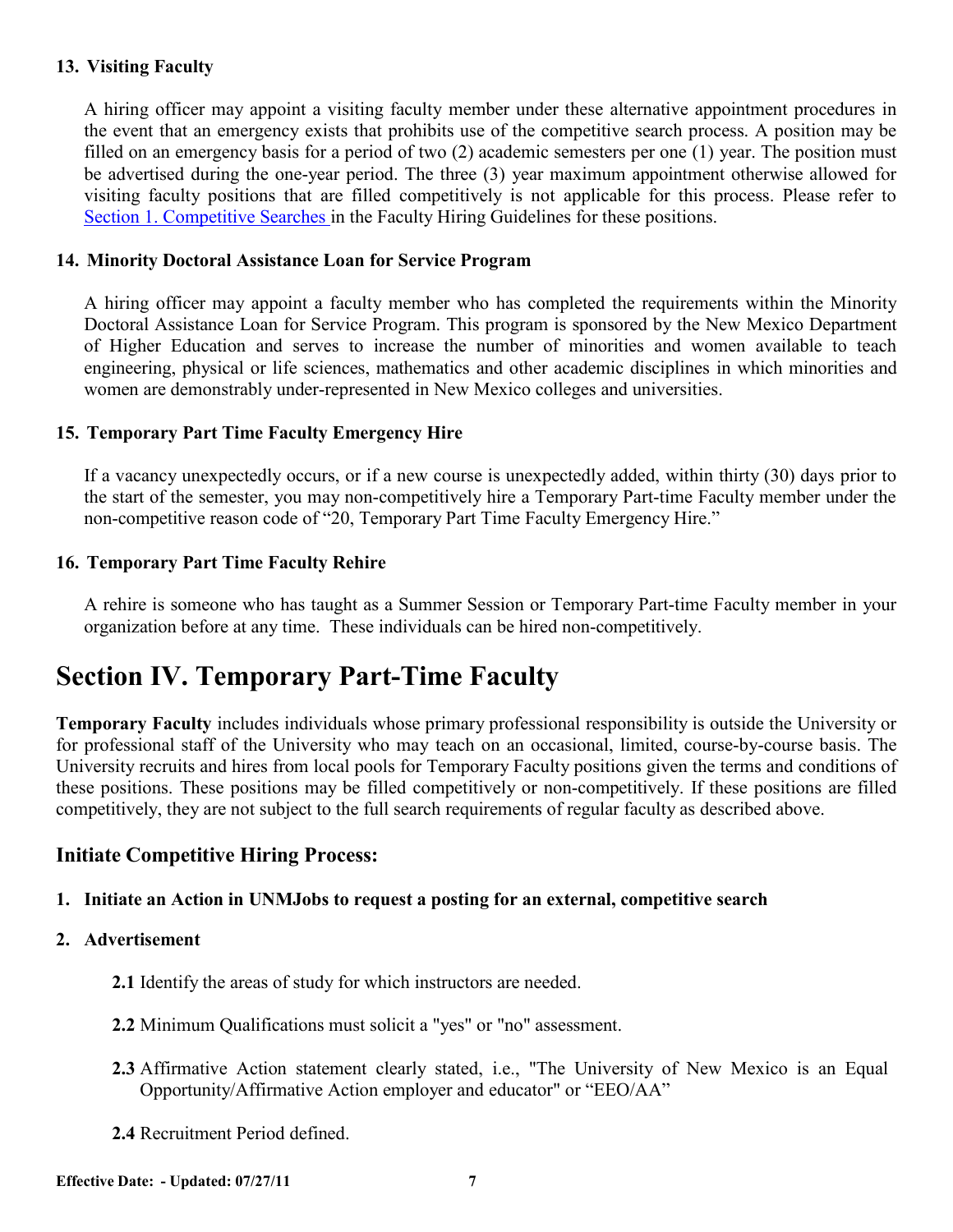- Advertisement must clearly state that selections will be made for the relevant academic period i.e., fall, spring or summer semesters.
- **2.5** Application deadline clearly stated.

## **3. Recruitment**

- **3.1** Recruitment period must be for a minimum of 15 calendar days.
- **3.2** The advertisement must be sent to NM Workforce Solutions.

## **4. Search Committee**

- **4.1** The hiring official may use or may not use a search committee.
- **4.2** If a Search Committee is used it must be diverse (one minority and one female, cannot be the same individual).
- **4.3** Search Committee must be made up of at least three **(3)** individuals. Search Committee should also reflect an adequate representation, including but not limited to, Department faculty, staff or students.
- **4.4** The Search Committee and/or Hiring Officer should screen the applicants and select the most qualified applicants in consultation with faculty with appropriate expertise.
- **4.5** A Search coordinator serves as a non-voting member of the search committee who:
	- Provides administrative support to a search committee and does not screen applicants for minimum or desired qualifications or participate in the decision making process

# **Screening and Managing the Applicant Pool/Completing the Hire**

## **1. Applicants meeting the FBC date or hard application date must be screened using the advertised Minimums and Preferred qualifications.**

- **1.1** Candidates screened for minimum qualifications advertised, "yes" or "no" assessment. Those who meet all minimum requirements are "bona fide". At least two **(2)** members of the Search Committee must screen for minimums. (Screening tool should be attached at the posting)
- **1.2** Candidates screened for preferred qualifications based upon advertisement (screening tool should be attached at the posting)

**1.3** Interviewees Identified at the posting:

- At the posting, the status of all applicants should be changed as they move (or don't move) through the screening process.
- All those not hired must be given a relevant non-hire reason code.
- Interview itinerary must be consistent for all interviewees and attached at the posting.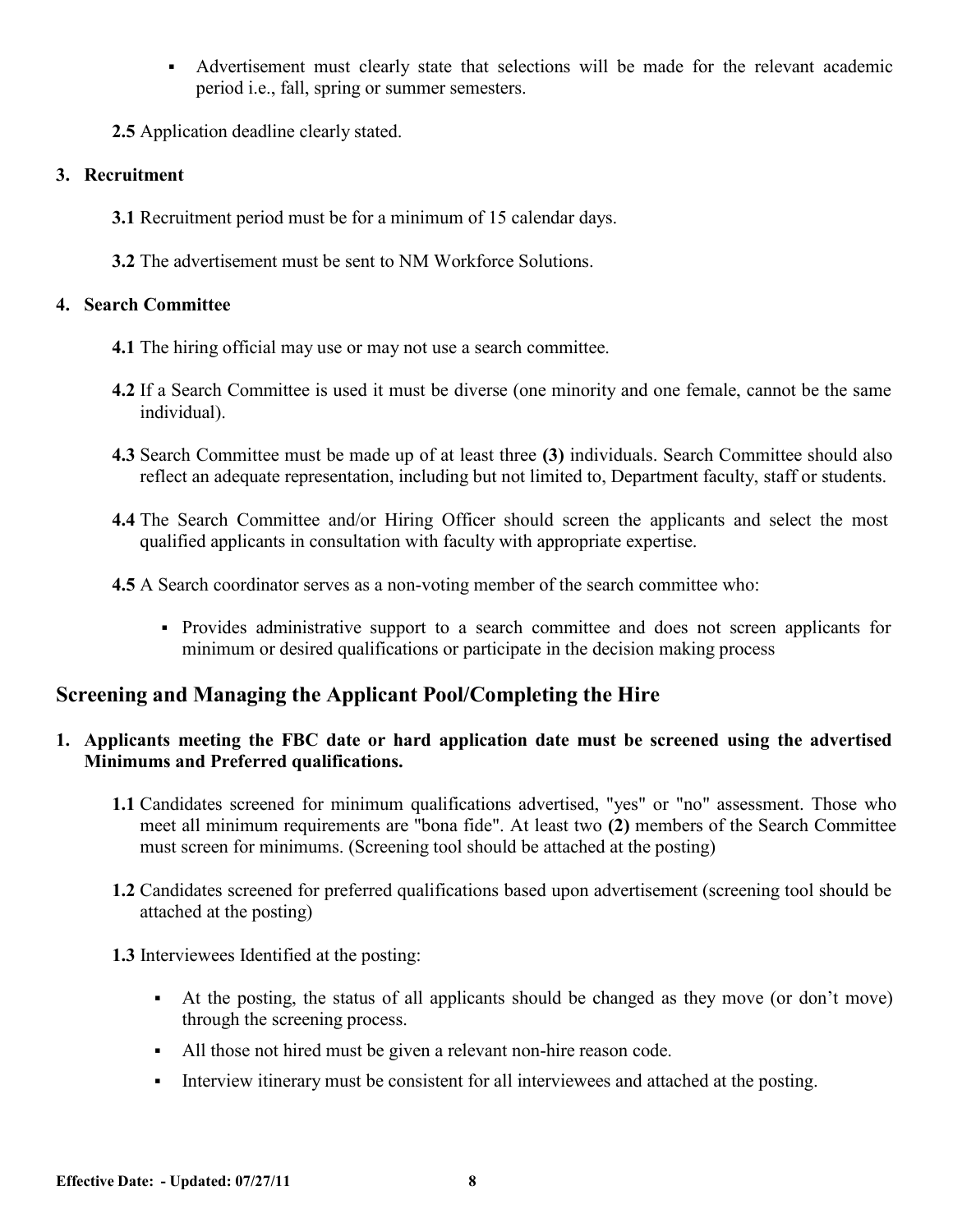- **1.4** Gender/Ethnicity information must be present for all interviewees and the successful hire(s). If interviewees and hire do not self-identify, DRA must be completed by hiring unit **before** initiating the hiring proposal.
- **1.5** Successful candidate identified and Hiring Proposal completed in UNMJobs
	- Department must maintain documentation that supports and compares the successful candidate to the other interviewees.
	- Justification memo reflecting this information must be attached to Hiring Proposal.

#### **1.6** Record Keeping

- Department must maintain individual evaluations conducted by each search committee member and any other documentation of mechanisms utilized to identify interviewees.
- Department must maintain documentation utilized in screening interviewees: Interview questions, presentation evaluations, forum evaluations, and/or other venues.

**1.7** Hiring unit must maintain its complete search files for a period of 5 years from the date of hire.

#### **2. Deviations from Search Process**

- **2.1** When the Search Committee determines it is necessary to deviate from the prescribed process, the Hiring Unit must submit a memorandum of explanation. The Hiring Unit must receive approval for the following requests:
	- Change in composition of the search committee after the screening has begun.
	- Make two or more selections from the same applicant pool.
	- Extend recruitment period (re-advertisement of vacancy).
	- Other (case by case assessment)

# **Initiate a Non-Competitive Hiring Process:**

#### **1. Initiate an Action in UNMJobs to request a posting for an internal or external non-competitive action or contact the respective faculty contract office:**

#### **2 Determine if non-competitive hire is a:**

- **2.1.** Rehire: A rehire is someone who has taught as a Summer Session or Temporary Part-time Faculty member in our organization before at any time. These individuals can be hired non-competitively. If they have previously been hired through UNMJobs, their start/end dates can be modified. If they have never been hired though UNMJobs, submit an action requesting an internal, non-competitive hire with the non-competitive reason code of "21, Temporary Part Time Faculty Rehire". Attach a justification memo to the action stating that the person has successfully taught before in your department.
- **2.2.** Emergency Hire: If a vacancy unexpectedly occurs, or if a new course is unexpectedly added, within thirty (30) days prior to the start of the semester, you may non-competitively hire a Temporary Parttime Faculty member under the non-competitive reason code of "20, Temporary Part Time Faculty Emergency Hire". Attach a justification memo to the action stating why there is an emergency need for the hire and why a competitive recruitment cannot be conducted to fill the position.